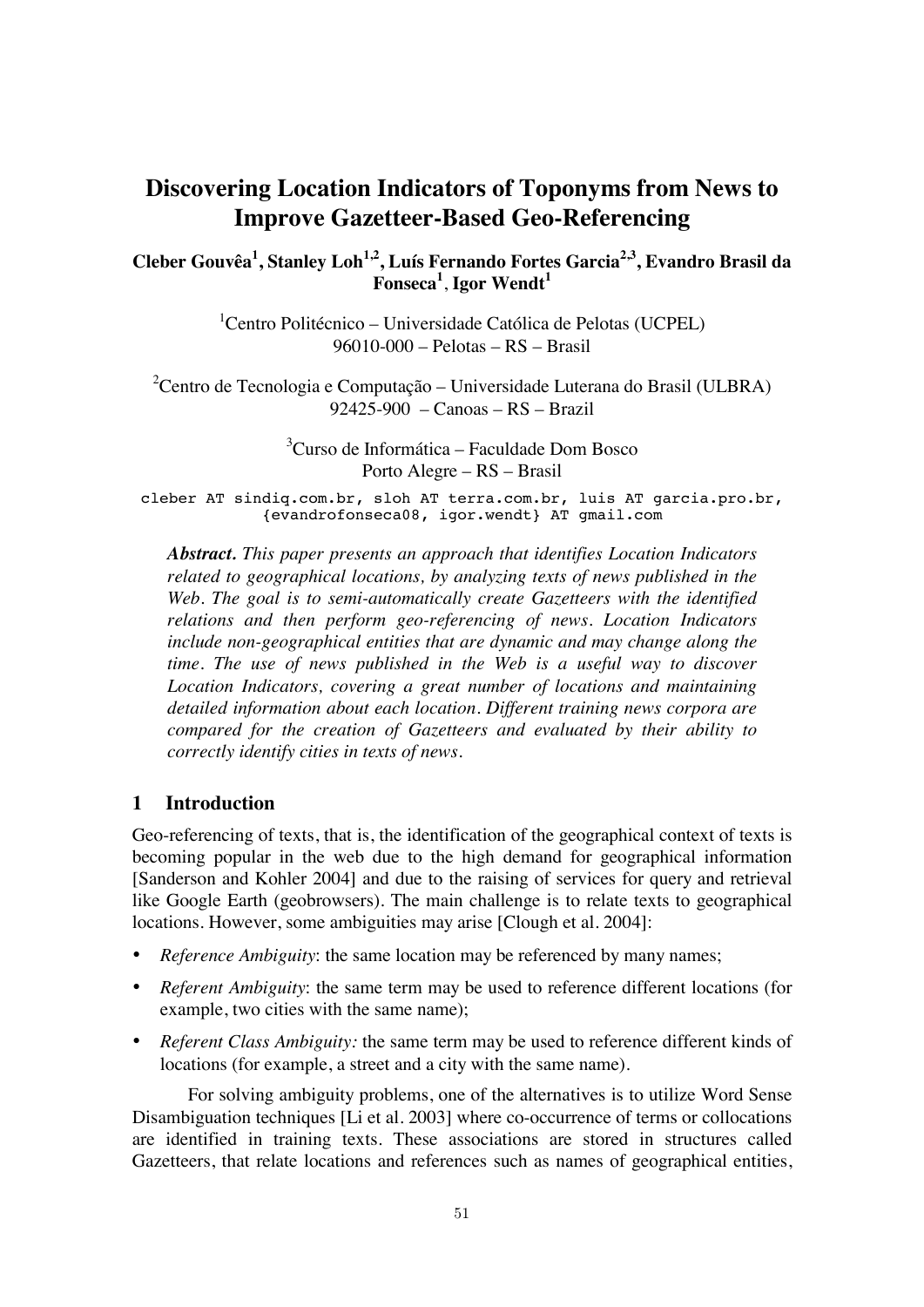the kind of location (city, street, state, etc.), synonyms and also geographical coordinates [Hill et al. 2000].

 Although the existence of predefined Gazetteers like Geonames [Geonames 2008] and Getty Thesaurus of Geographic Names [Tgn 2008] , they fail in coverage, lacking information about some countries, and they also fail by weak specialization, lacking detailed references to locations (fine granularity) as for example names of streets, squares, monuments, rivers, neighborhoods, etc [Leveling et al. 2006]. This last kind acts as indirect references to geographical locations and is important because texts about locations frequently utilize this kind of information instead of the explicit name of the location (for example, textual news in the Web). [Leveling and Hartrumpf 2007] call this kind of information as "Location Indicators" and identified some types:

- Adjectives: Rio de Janeiro  $\rightarrow$  "Wonderful city";
- Synonyms: Rio de Janeiro  $\rightarrow$  Rio;
- Codes and acronyms: BSB as the acronym for the airport of the city of Brasília;
- Idiom variations: São Paulo and San Pablo;
- Other geographical entities: names of authorities, highways, squares, airports, etc.

 Location Indicators include non-geographical entities, like very important people related to the location, historical events or even temporary situations. The problem is that most of these indirect references are dynamic and may change along the time, and for this reason they do not appear in traditional Gazetteers, because pre-defined Gazetteers are manually created and maintained by people. According to [Delboni et al. 2007], the quality of Gazetteers depend on regular updates (global Gazetteers suffer about 20 thousand modifications per mouth [Leidner, 2004]). For this reason, these Gazetteers do not cover a great number of locations neither have much specific information.

 The current work proposes the automatic creation of Gazetteers as a way to cover a great number of locations and for maintaining detailed information about each location. The idea is to utilize news published in the Web to generate and maintain a Gazetteer with detailed information, including indirect references (Location Indicators). Although the existence of works that utilize automatic techniques for supervised learning, these works usually demand manual annotation of the training corpus and are applicable only in specific idioms.

 The approach proposed in this paper extracts Location Indicators from news, based on co-occurrence of proper names, without manual annotation and for whatever location and language (since it is possible to understand which terms represent proper names and since there are news about the location). The main focus in this paper is the application of the approach for referent disambiguation (cities with the same name) and for geo-referencing of texts where the name of the location is not present (*indirect reference ambiguity*, as defined in this work). To do that, the work utilized different corpora for identification of Location Indicators to be used in Gazetteers. The different corpora were tested and compared among them and against a baseline Gazetteer created with names of streets and neighborhoods for all Brazilian cities.

 The paper is structured as follows. Section 2 discusses related work and defines the problem that is focus of this work, section 3 presents the different methods tested for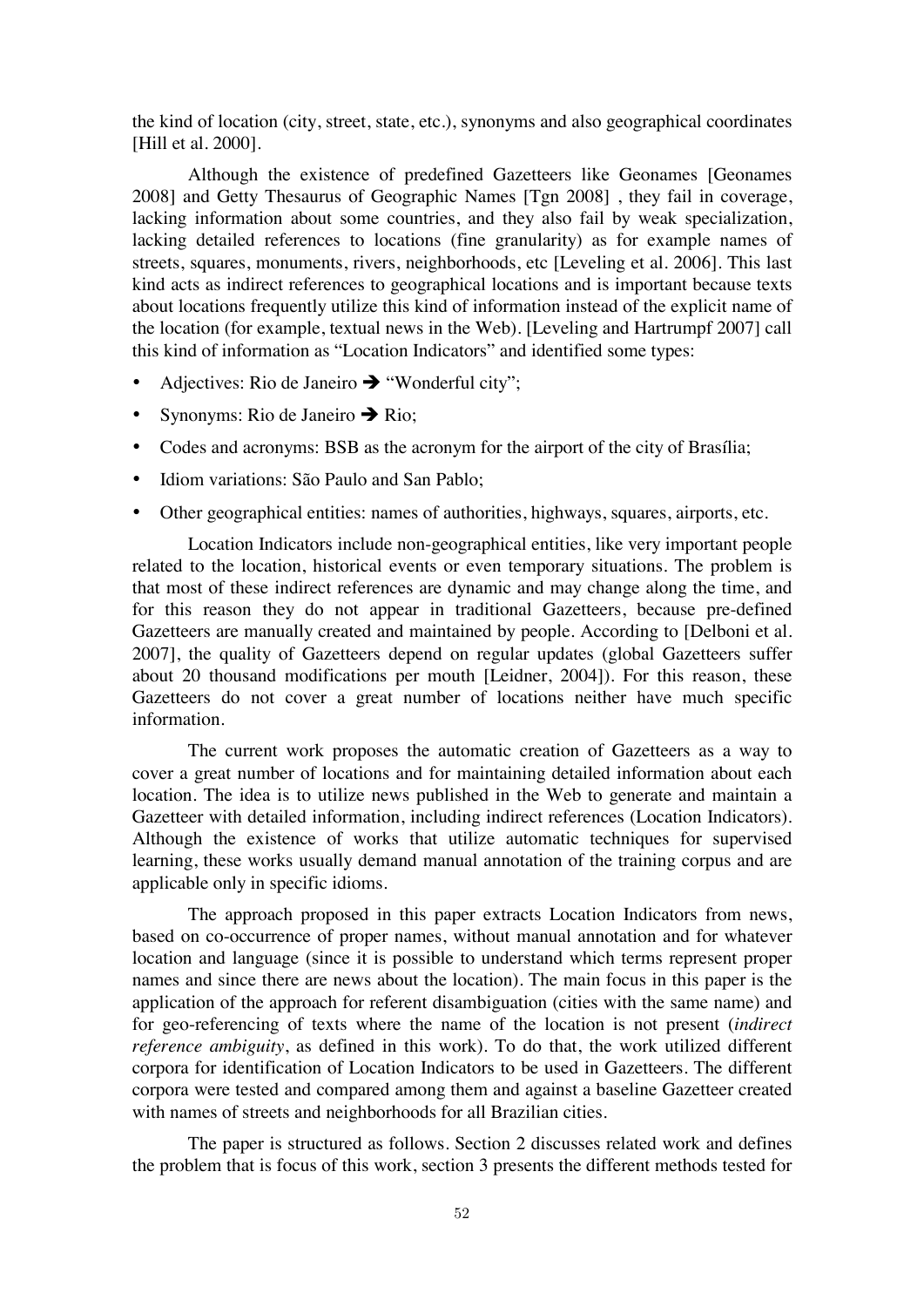automatic creation of Gazetteers (identification of Location Indicators), section 4 presents and discusses experiments and evaluations and section 5 presents concluding remarks.

# **2 Related Work**

Some works utilize supervised learning to create Gazetteers, identifying names that are related to geographical locations from a training corpus. [Overell and Ruger 2007] utilize Wikipedia as source for identifying terms related to toponyms. The technique analyzes pages (entries) related to names of cities. The main goal is to obtain synonyms. [Popescu et al. 2008] also utilize Wikipedia to extract references to cities. [Buscaldi et al. 2006] combine Wikipedia and Wordnet as information sources; Wikipedia is useful to identify terms related to locations and Wordnet is used to identify kinds of locations and to identify in Wikipedia only the pages related to locations, eliminating ambiguities as pages related to non-geographical entities with the same name. The work of [Rattenbury et al. 2007] extracts relations between locations and terms, analyzing semantic tags registered in Flickr (http://www.flickr.com) associated to locations.

 The problem is that Wikipedia, Wordnet and Flickr depend on human effort for updates. This may cause the lack of coverage (locations without information) in the Gazetteer or lack of specialized indicators (few indirect references).

 The work of [Borges et al. 2003] obtain geographical information from Web pages. The technique finds indirect references as telephone numbers, zip codes and locations names in Web pages related to one city, using a tool for generation of wrappers, that has to be trained with manually selected examples.

 An alternative solution is to use textual news published in the Web as source for creating and maintaining Gazetteers. The dynamic characteristic of news allows the identification of specific and up-to-date references and covering a greater number of locations.

 [Ferres et al. 2004] utilize machine learning methods over news, obtaining coreferent named entities (for example, "Smith  $=$  John Smith") and acronyms ("USA  $=$ United States of America"). [Maynard et al. 2004] utilize similar techniques over annotated corpus. [Kozareva et al. 2006] retrieve toponyms and person names using positioning expressions. They do not identify correlation between the terms and the toponyms. [Garbin and Mani 2005] utilize news to identify collocations between terms and locations. However, the window for analyzing collocations is limited to a distance of 20 terms (they do not utilize relations in the whole text). [Smith and Mann 2003] also analyze collocations in news, however they do not consider the degree of importance or weight of the relations between terms.

The problems of the cited works that utilize news include:

- the need for selecting and preparing a training corpus of news;
- the analysis of relations in windows with limited distance between terms;
- the use of relations without weight, disregarding the relative importance of the relations between terms and locations.

The contributions of the proposed work include: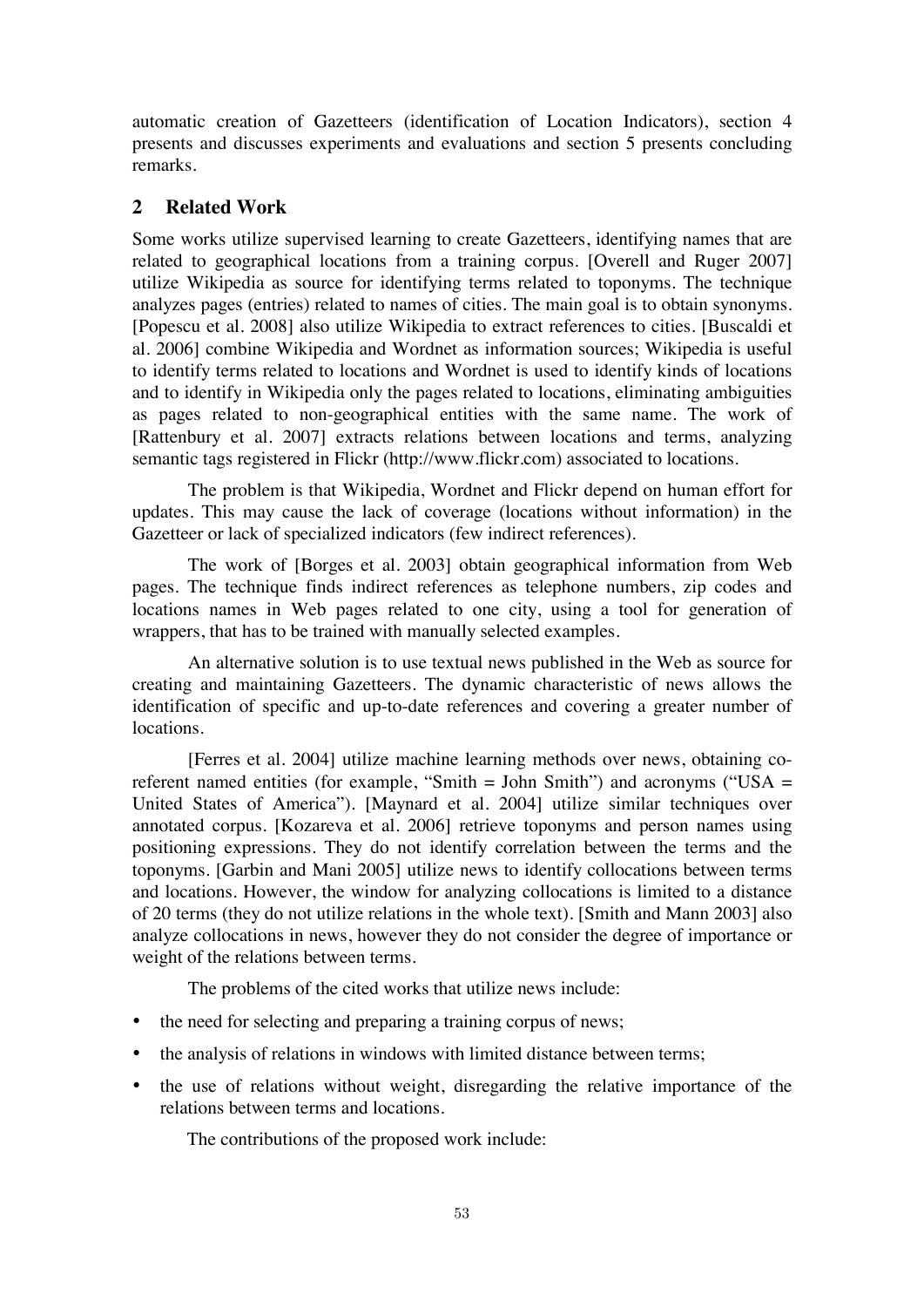- the use of news text for the training step, that is, to discover relations between terms (the discovery of Location Indicators), without the need for manually annotating a training corpus; the work does not discuss how to capture news, only suggesting the use of news texts without the need of manual annotation;
- the use of a greater window of words, considering also relations between locations and indicators present in different sentences;
- the use of a weight to determine the importance of the relations identified.

The work also evaluates the proposed approach for constructing Gazetteers in a real geo-referencing process and compares the approach with a Gazetteer created with names of streets and neighborhoods. Furthermore, the work discusses and compares different training corpus composed by news, in order to determine whether choices in the corpus selection influence the results or not.

## **3 The Approach for Discovering Location Indicators from News**

 The main goal of this work is to test an approach that identifies Location Indicators related to geographical locations, by analyzing texts of news published in the Web. The work is based on the assumption that the majority of news has some kind of Location Indicator inside the text and that statistical analysis may be utilized for retrieving news according to location data. Gazetteers are created with the identified relations and then they are utilized for geo-referencing of news. Different corpora of news are evaluated for the creation of Gazetteers (and these are evaluated by their ability to correctly identify cities in texts of news).

 The first step is to collect news in the Web. In the approach, this step consider an random selection, that is, the capture the text of every news published in Web pages, without filtering. The approach does not indicate a special website or a specific technique for this selection but recommends to use websites that publish news with certainty. The suggestion is the use of well-known and reliable information sources.

 The second step is the identification of relations between city names and other terms (Location Indicators). This step demands a pre-processing of the news. As "location indicators" are usually represented by proper names (PNs), the first task is to identify PNs in the texts of the news. This identification is made by analyzing words that start with uppercase, also considering special cases of multi-words (as for example, New York) and expressions that include prepositions (i.e., Massachusetts Institute of Technology). Regular expressions were defined and utilized in this task. Prepositions and adverbs that start a sentence are eliminated. Following suggestion from [Amitay et al. 2004], we obtained with statistical analysis a list of prepositions and adverbs to be eliminated. These words, that appear frequently in lowercase, are called "geographical stopwords" [Hu and Ge 2007]. A special analysis is when the name of a city is part of an expression (example: New York Mayor or, in Portuguese, Prefeito de Nova Iorque). For these cases, names of cities are extracted from the expressions by considering a list of all city names in Brazil and by analyzing the use of prepositions.

 The relations between city names and location indicators are determined by a weight (numerical value, representing the importance or probability of the relation). The weight is calculated by the distance between the terms inside texts of a collection (a training corpus). The idea is to calculate the distance between the terms inside each text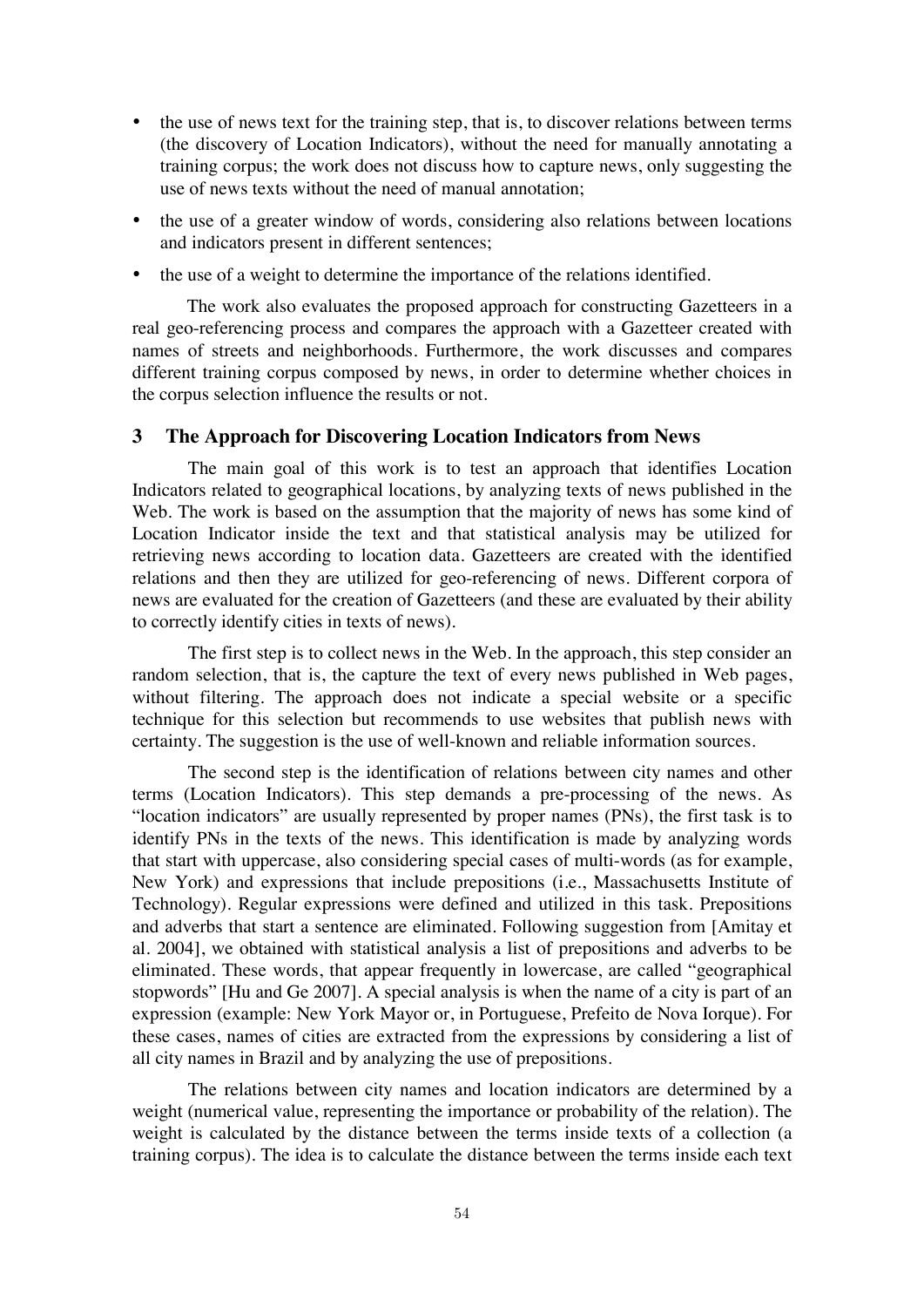of the collection (local weight) and then to utilize the whole collection to determine the final (global) weight. Relations between cities are eliminated.

 For the local weight calculus, the approach consider two distances: the internal distance (between terms inside the same sentence) and the external distance (between terms in different sentences of the same text). A sentence is a set of ordered terms between two final points. Formulas (1) and (2) present the calculus of the internal weight  $Wi_k$  (inside a sentence k) between a city  $c$  and a location indicator  $r$ .

$$
\text{Wi}_{k}(c,r) = \sum_{\substack{i=1 \ i \leq d \leq 9}}^{n} \sum_{j=1}^{m} \frac{(10 - d_{Cj}r_j)}{10} \quad (1) \qquad \text{Wi}_{k}(c,r) = \sum_{\substack{i=1 \ i > 9 \text{ odd}}^{n} \sum_{j=1}^{m} \frac{(19 - d_{Cj}r_j)}{100} \quad (2)
$$

Where,

 $d_{xy}$  is the number of terms between *x* and *y* in the sentence, being that *x* references a city *c* and *y* references a location indicator *r*,

 $k$  is the  $k^{\text{th}}$  sentence in the text, where the terms appear together,

 $\vec{i}$  is an index to the  $i^{\text{th}}$  appearance of the name of  $\vec{c}$  in the sentence,

*j* is an index to the  $j^{\text{th}}$  appearance of the term  $r$  in the sentence,

*n* is the total number of appearances of *c* in the sentence,

*m* is the total number of appearances of *r* in the sentence.

For  $d > 18$ , the weight  $Wi(c,r)$  is fixed to the value 0.01. The internal weight (*Wi*) must be calculated for all pairs of terms (referencing cities and location indicators) that appear together inside a sentence.

Formula (3) presents the calculus of the external weight  $W_{\ell_1}$ , for relations between a city *c* and a location indicator *r* present in different sentences of a text *t*.

$$
Wet(c,r) = \sum_{\substack{i=1 \text{odd } j=1}}^{n} \frac{(10 - d_{C_i}r_j)}{1000} \quad (3)
$$

Where,

 $d_{xy}$  is the number of sentences between *x* and *y* in the text *t*, being that *x* references a city *c* and *y* references a location indicator *r*,

*i* is an index to the  $i^{\text{th}}$  appearance of the name of  $c$  in the text  $t$ ,

*j* is an index to the  $j^{\text{th}}$  appearance of the term  $r$  in the text  $t$ ,

*n* is the total number of appearances of *c* in the text *t*,

*m* is the total number of appearances of *r* in the text *t*,

*t* is the text for which the external weight is being calculated.

For  $d > 9$ , the weight  $We$ (*c,r*) is fixed to the value 0.001. The external weight (*We*) must be calculate for all pairs of terms (referencing cities and location indicators) that appear in the text, in different sentences. The formulas and predefined values for *d*  were defined by empirical analysis of samples of texts. The weights were established to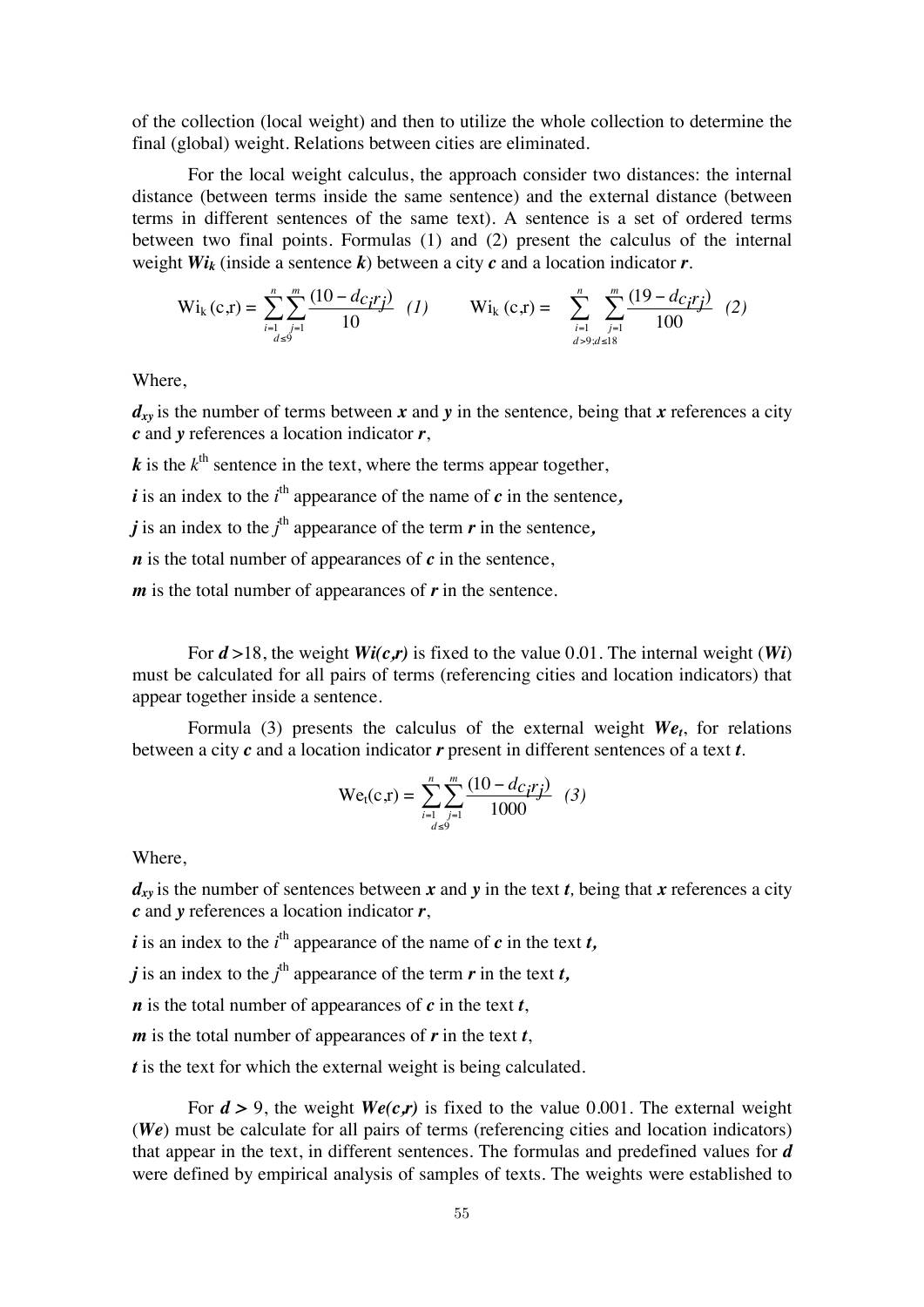give more relevance to closer relations (inside a sentence) but without disregarding far relations (for example, in different sentences of the text).

 The local weight of a relation between *c* and *r* is calculated as the sum between the internal weight  $(Wi)$  and the external weight  $(We)$ , for each text (one at each time), as exposed in formula (4). Local weight must sum all internal weights of a relation between *c* and *r*, remembering that internal weights are calculated for each sentence.

$$
Wl_{t}(c,r) = \left[\sum_{k=1}^{n} Wi_{kt}(c,r)\right] + W e_{t}(c,r) \quad (4)
$$

Where,

 $W_l(c,r)$  is the local weight between *c* and *r* for the *t*<sup>th</sup> text in the collection,

*t* is an index for all texts in the collection.

*k* is an index for all sentences in the text *t* where *c* and *r* appear together,

*n* is the total number of sentences inside the text *t* where *c* and *r* appear together,

 $W_i(c,r)$  is the internal weight between *c* and *r* for the  $k^{\text{th}}$  sentence in the text *t*,

 $We$   $(c, r)$  is the external weight between  $c$  and  $r$  for the text  $t$ .

 The local weight considers relations inside each text. A global weight was defined to consider the whole collection and is calculated as exposed in formula (5).

$$
Wg(c,r) = \frac{\sum_{i=1}^{n} Wl_i(c,r)}{Z}
$$
 (5)

Where,

*Wl<sub>i</sub>* is the local weight between  $c$  and  $r$ , considering the text *i*,

*i* is an index to the texts of the training collection*,* 

*n* is the total number of texts in the training collection,

*z* is the total number of cities *c* that are related to *r* in the collection.

 This formula normalizes the weight by dividing the sum by the total number of cities that are related to the term *r*, considering that a term *r* may be related to more than one city. The argument is to give more importance for terms that are related to few cities; general relations or terms (that are related to more cities) will receive a smaller weight.

 Other formulas were tested, as for example utilizing simple frequency for the relations between cities and location indicators (without weights) and not utilizing normalization (without dividing the global weight by *z*). However, results of formal tests (previously carried out) led us to conclude that the formulas presented in this paper generates better results (for example, gains of 15% in precision).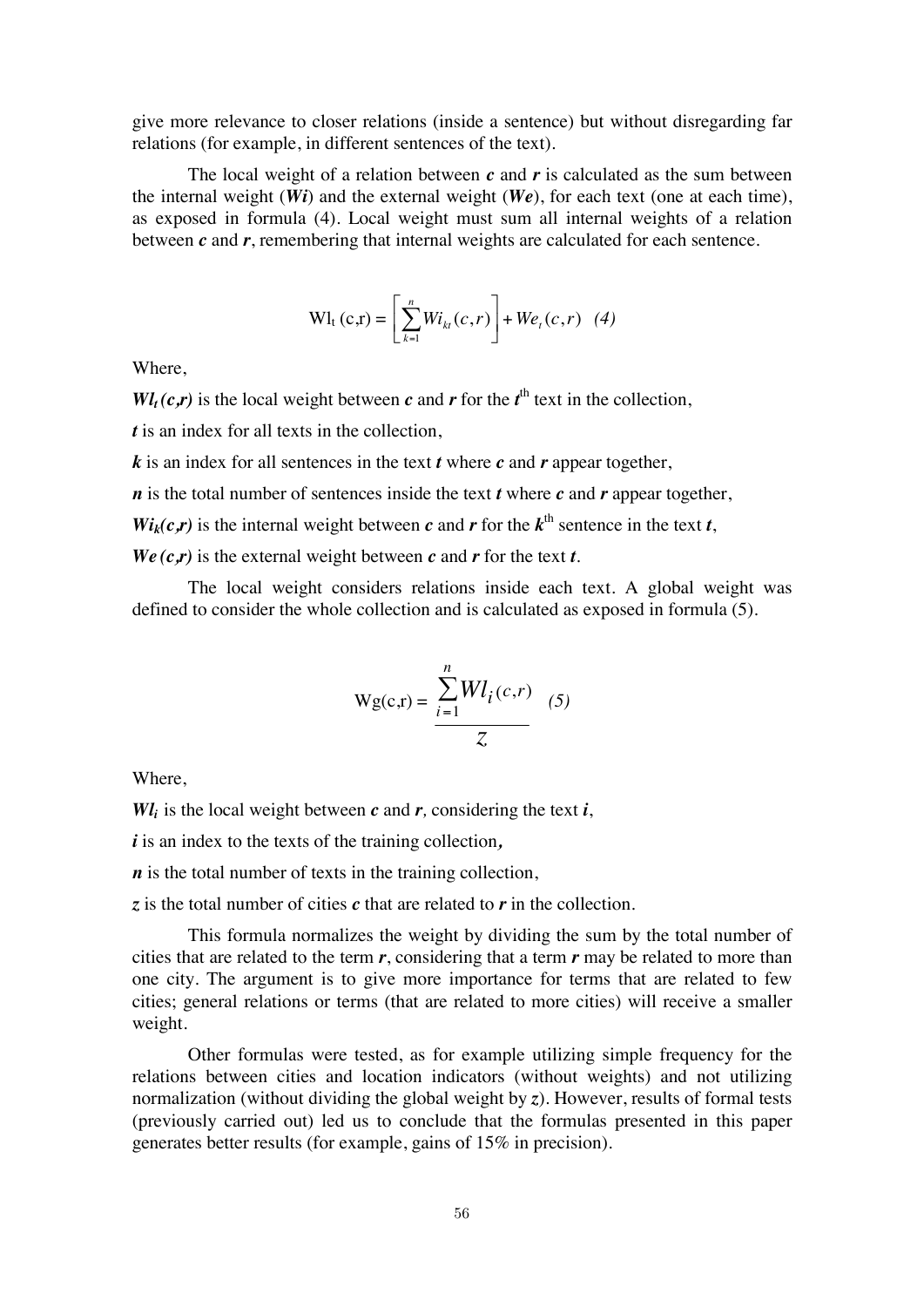The resulting Gazetteer to be used in posterior geo-referencing processes is composed by a set of cities, each one with a list of Location Indicators (single terms or expressions). Between the city and the indicator, there is a weight (the global weight), representing the relative importance of the relation for identifying the city when the indicator is present in the text (in the case of this paper, texts are news).

# **4 Experiments and Evaluations**

Experiments were carried out to test the approach, including the method utilized for calculating the weight of relations between cities and Location Indicators, and also to compare different training corpus utilized for identifying these relations and thus for creating the Gazetteers.

 The evaluation process consists in constructing different Gazetteers with different training corpus and then performing geo-referencing of news from a test collection captured in the Web, analyzing the ability of each Gazetteer in correctly identifying the city associate to the news, through measures like precision and recall. Each Gazetteer has the same structure: a set of cities, each one associated to a list of location indicators. Each association between a city and a Location Indicator has a weight, that is, the global weight calculated as explained in the early section of this paper.

The following Gazetteers were constructed:

**(C1) 3000 NP X NP** *Old:* the training corpus was composed by 3000 news published in the site Folha Online (http://www.folha.com.br), between the years 2001 and 2006; only relations between proper names were considered;

**(C2) 3000 NP X NP** *New:* the training corpus was composed by 3000 news published in the site Folha Online, between the years 2007 and 2008; only relations between proper names were considered; the idea is to compare this Gazetteer (with recent news) to the previous Gazetteer (with old news), but both with the same quantity of texts;

**(C3) 6000 NP X NP (New+Old):** the training corpus was formed by the union of both previous Gazetteers; the idea is to test if a greater collection of texts can generate better results;

**(C4) 3000 NP X NP (SA):** this Gazetteer was constructed from a training corpus with 3000 news recently published in Folha Online; however, the difference to the previous corpus is that this one was composed only by news that are related to only one city; the idea is to evaluate if training news with only one city result in better performance;

**BASELINE:** this Gazetteer was composed by location indicators corresponding to names of streets and neighborhoods of the cities. This corpus was created from a special database containing all Brazilian cities and their respective streets and neighborhoods. For this case, the global weight of the relations was not calculated and the value 1 was assumed for all relations.

 For evaluating the quality of the Gazetteers (and indirectly the quality of the each corpus utilized), a collection with 230 news published in the web was utilized as a test corpus (news were randomly captured from different years from the Folha Online). No common news were utilized in training and test collections. Only 9 Brazilian cities were considered for the test, including the greatest cities and some medium cities with more than 100 thousand habitants. Each test news references only one city and has at least one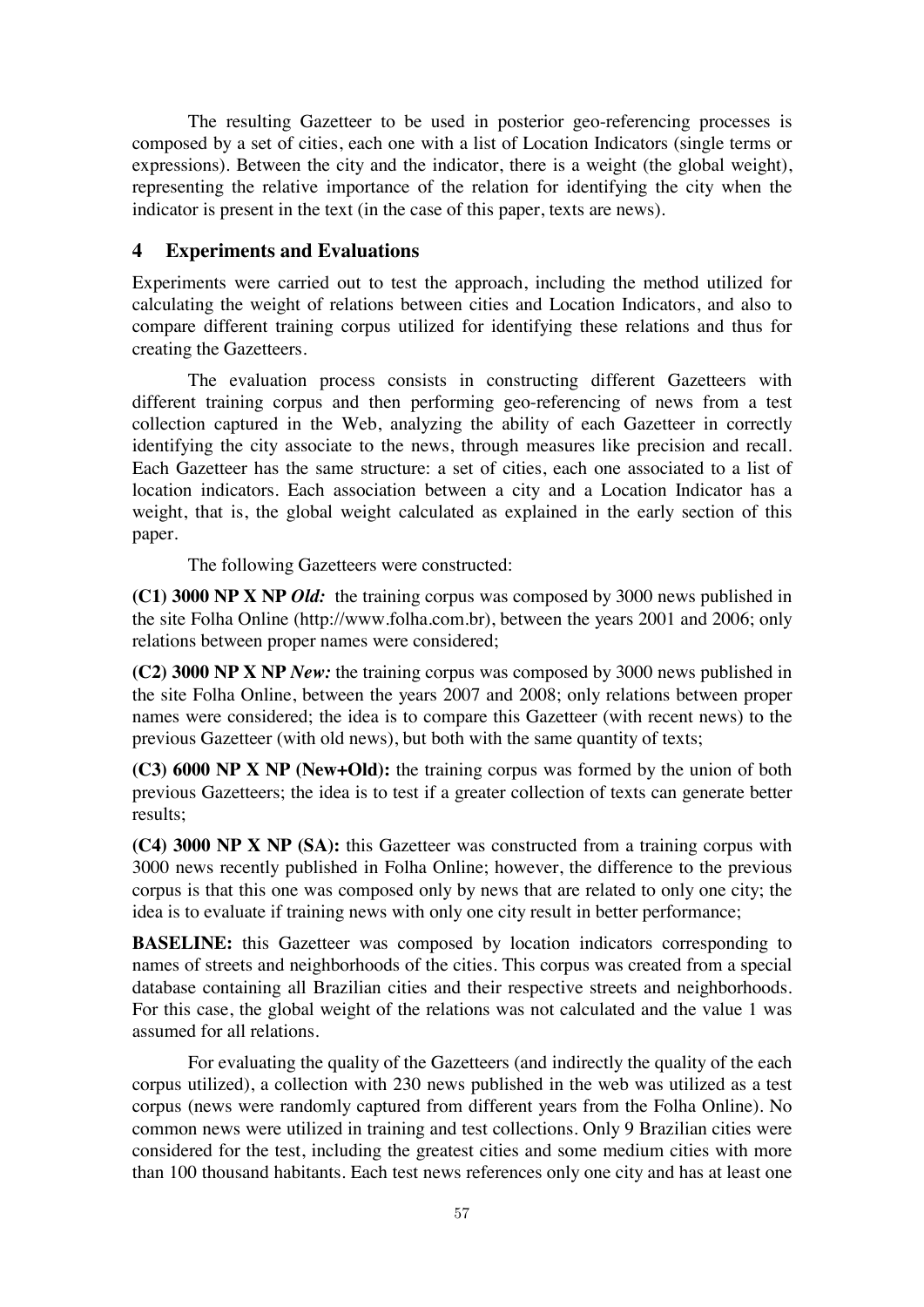location indicator. The goal is to evaluate if each Gazetteer is useful for identifying the city inside the text of a news.

 Due to those restrictions (news with the presence of location indicators and published in different time period), this work utilized training and test corpora especially created for the experiments, instead of using pre-existing corpora as for example GeoCLEF<sup>1</sup> and HAREM<sup>2</sup>. The set of news utilized in the experiments are available for other authors<sup>3</sup>.

 The evaluation process consists in identifying proper names in the test texts and to compare these terms to the ones stored in the Gazetteer, remembering that it is possible that one term is associated to more than one city in the Gazetteer. Using a probabilistic reasoning, the evaluation process determines the probability of each city be present in the text. Only the more probable city is considered associated to each test text.

The probabilistic reasoning works as following:

- for each city present in the Gazetteer, the steps below are performed;
- for each term associated to the city in the Gazetteer, the presence of this term is verified in the text;
- if the term is present in the text, its weight (global weight as stored in the Gazetteer, associated to the city in question) is summed to the total probability of the city to be present in the text;
- the final sum is utilized as the probability of the city to be present in the news;
- this process is repeated for each city in the Gazetteer and for each text in the test collection;
- only the city with greater probability is considered the unique city associated to the text.

This evaluation process was done for each of the 5 Gazetteers described early.

 For each text in the test collection, only one city was associated by the approach being tested. After that, the measures Precision, Recall and F1 (that combines precision and recall, with the same weight) were applied for each Gazetteer.

 Results are presented in the table 1. Lines are ordered by the value of F1. The last column presents the total number of relations between a city and a term, present in each Gazetteer. Figure 1 presents the results of precision and recall in a graphical figure.

#### **4.1 Results analysis**

This sub-section analyzes the results and discusses the main points.

 Comparing the four Gazetteers created by the approach against the baseline Gazetteer (created with names of streets and neighborhoods), we can note that the approach generates better results: all the four Gazetteers performed better than the

 $\overline{a}$ 

<sup>1</sup> http://ir.shef.ac.uk/geoclef/

 $<sup>2</sup>$  http://www.linguateca.pt/aval\_conjunta/HAREM/</sup>

<sup>3</sup> http://gpsi.ucpel.tche.br/~cleber/geoinfo2008/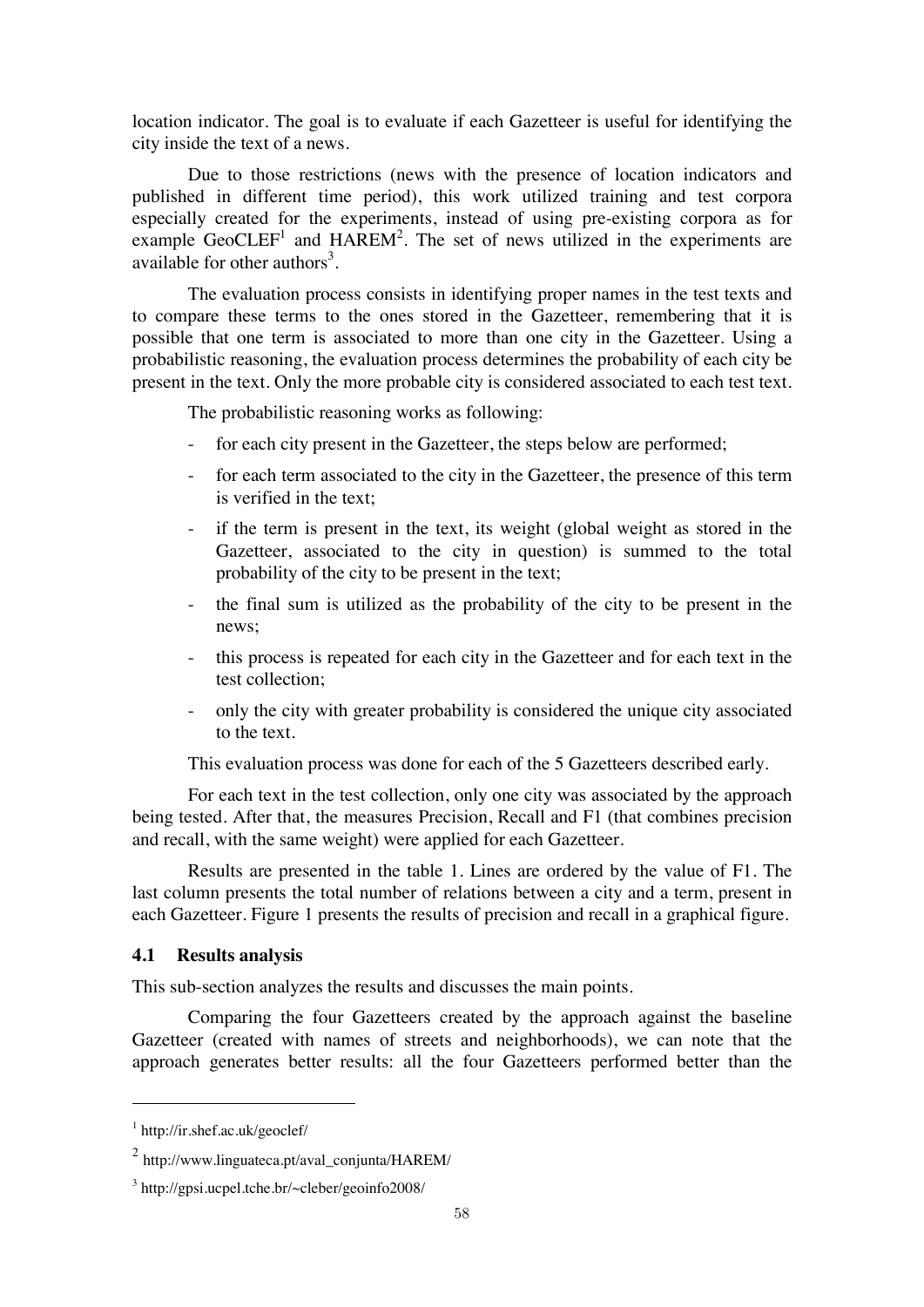baseline in both precision and recall measures. We then conclude that news are useful for the creation of Gazetteers and also improve geo-referencing processes. News can help the identification of location indicators that are not related to streets and neighborhoods. A special analysis found that, considering the 100 location indicators with more weights for each tested city in the four Gazetteers constructed by the approach, only 19% of the terms were present in the baseline Gazetteer.

| Gazetter                                   | Prec  | Rec | F1     | N. Rel. |
|--------------------------------------------|-------|-----|--------|---------|
| $(C3)$ 6000 NP X NP                        | 100%  | 40% | 0.5714 | 9159    |
| $(C2)$ 3000 NP X NP new                    | 100%  | 39% | 0.5612 | 5783    |
| $(C1)$ 3000 NP X NP old                    | 100%  | 36% | 0.5294 | 6945    |
| $(C4)$ 3000 (SA) NP X NP                   | 99.3% | 35% | 0.5176 | 4757    |
| <b>Baseline (Streets and</b><br>Neighbors) | 91%   | 22% | 0.3543 | 119184  |

**Table 1. Precision, Recall and F1 for each Gazetteer** 



**Figure 2. Graphical results of Precision and Recall for each Gazetteer** 

 Comparing the four Gazetteers among them, we first can note that Gazetteers created with news published in different time periods (C1 vs. C2) had a small difference in performance, with a little advantage in recall measure to the Gazetteer created from more recent news (recall:  $C2 = 39\%$  vs.  $C1 = 36\%$ ). We can conclude from this examination that more recent news are better, but we do not have to capture real-time news or even up-to-date news, because news published one year later can serve for the construction of Gazetteers with relative good performance.

 Comparing training collections with different sizes (C3 vs. C1 and C2), we can note that the corpus with greater size (C3) has a better performance but with a small improvement (1.7%). This leads us to conclude that the size of the corpus is important but it may have a limit of performance. Future tests must analyze the size of the training collection composed by news.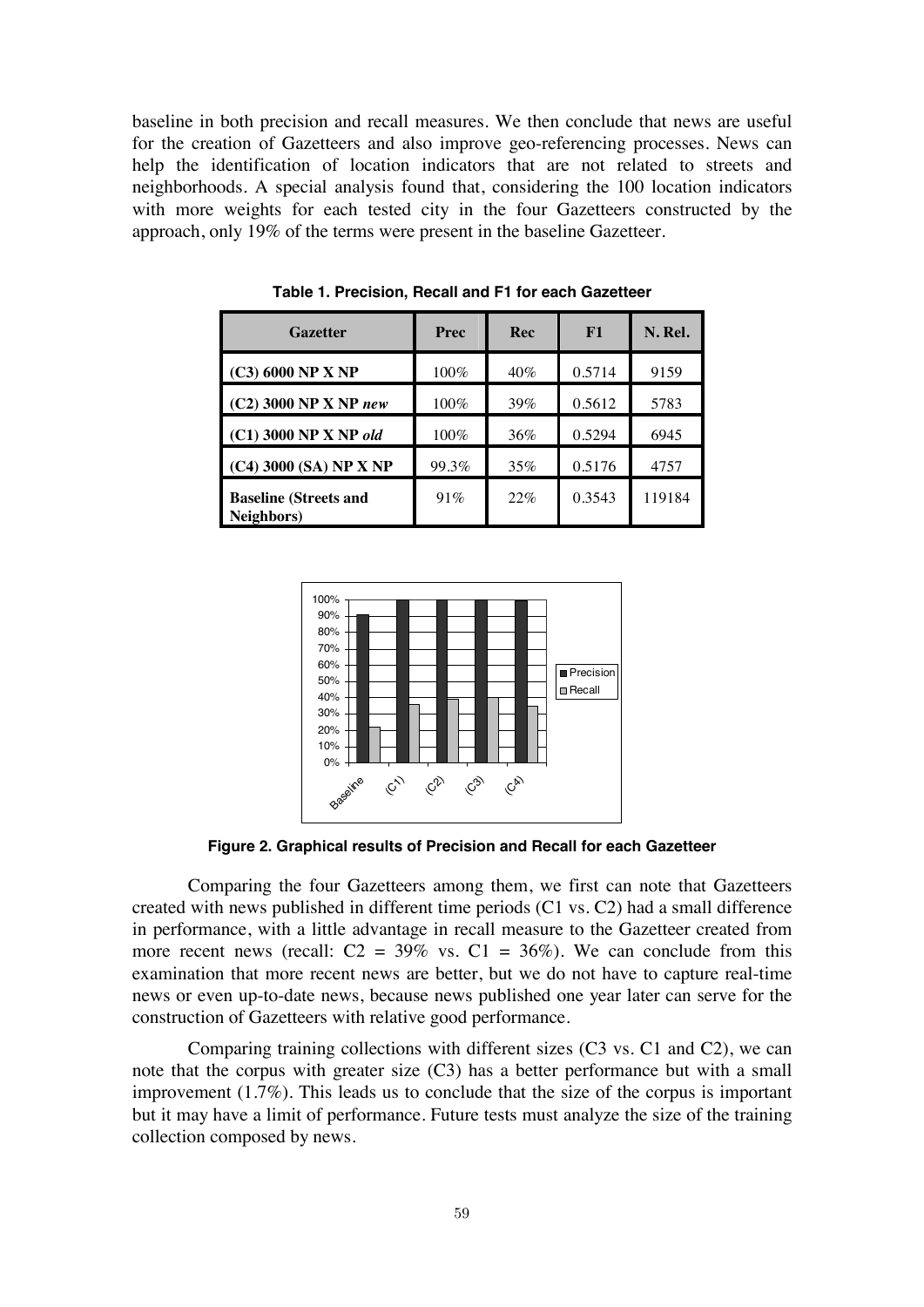Analyzing the performance of the Gazetteer C4, constructed from a corpus where only a city was present in each training text, we can note that this kind of corpus does not bring improvement in the performance. The initial idea was to improve recall, however this did not happen. Our explanation for this poor performance is that this kind of corpus generates a smaller number of relations than the other training collections, that is, identifying less location indicators.

## **5 Concluding Remarks**

The main contribution of this work was to demonstrate that the construction of Gazetteers with Location Indicators instead of using names of cities, streets and neighborhoods are useful to improve geo-referencing processes. This is special important because the texts about locations frequently utilize this kind of information instead of the explicit name of the location (for example, textual news in the Web).

 Furthermore, the paper demonstrated that these Location Indicators may be discovered by the analysis of news published in the Web. News can bring different Location Indicators, as for example related to very important people as mayors and authorities, related to entities as hospitals, airports, museums, universities, related to geographical places as highways, parks, constructions, buildings and so on. Most of Location Indicators are dynamic and may change along the time, and for this reason they do not appear in traditional Gazetteers.

 Other contribution of the paper is that the creation of Gazetteers may be quite automatically done, by capturing news in the Web and applying the proposed approach. This may cover a great number of locations and maintain up-to-date detailed information about each location with little effort.

 Furthermore, news has a special advantage that is to be more accessible than names of streets and neighborhoods. Databases with names of streets and neighborhoods are difficult to be found or must be paid. In addition, such databases, if available, may not consider new cities or changes in the existing cities (as cities that grow fast).

 However, we should remember that it is necessary the existence of news about the location for the identification of Location Indicators (related terms). We believe that even small cities have newspapers or local informative vehicles (electronic or in paper) that can be used as a training collection for the Gazetteer construction.

 The approach was tested with news written in Portuguese, but other languages may be utilized. The requisite is that be possible to identify proper names in the language. The rest of the approach, including the formulas, remain equal for all languages.

 The paper also analyzed different corpus of news as training collections for the automatic construction of Gazetteers (evaluated by the ability of Gazetteers in correctly identifying cities in texts of news). The conclusion is that it is important to maintain the Gazetteer along the time, utilizing more recent news to update the location indicators and the corresponding weights. Although the update of the Gazetteer is important, it can be done one time per year. This is an important finding because the maintenance of the Gazetteer demands efforts and costs.

 Future works include the evaluation of different sources, such as Wikipedia, scientific articles and websites for the semi-automatic construction of the Gazetteers and the evaluation of the size of the training collection.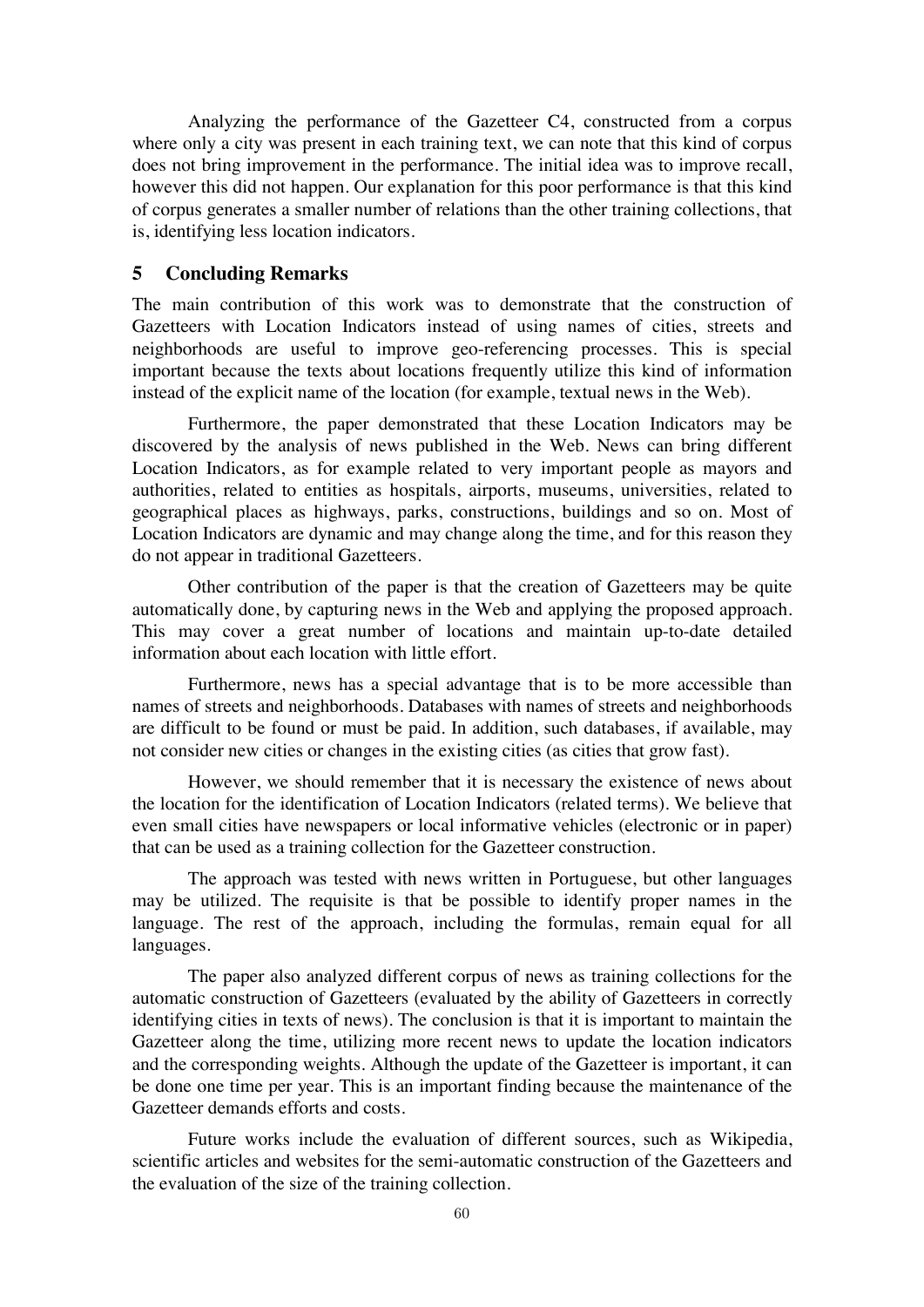### **6 Acknowledgements**

 This work is partially supported by CNPq and CAPES (entities of the Brazilian government for scientific and technological development).

### **7 References**

- Amitay, E., Har'el, N., Sivan, R. and Soffer, A. (2004) Web-a-where: Geotagging Web Content. In *Proceedings of the 27th SIGIR*, pages 273–280.
- Borges, K. A. V., Laender, A. H. F., Medeiros, C. B., Silva, A. S. and Davis Jr., C. A. (2003) The Web as a data source for spatial databases, *V Simpósio Brasileiro de Geoinformática - GeoInfo*, Campos do Jordão (SP).
- Buscaldi, D., Rosso, P. and Garcia, P. P. (2006) Inferring geographical ontologies from multiple resources for geographical information retrieval. In *Proceedings of the 3rd Workshop on Geographical Information Retrieval (GIR),* pages 52–55, Seattle, USA.
- Clough, P., Sanderson, M. and Joho, H. (2004) Extraction of semantic annotations from textual web pages. Technical report, University of Sheffield.
- Delboni, T.M., Borges, K.A.V., Laender, A. H. F. and Davis Jr., C.A. (2007) Semantic Expansion of Geographic Web Queries Based on Natural Language Positioning Expressions. Transactions in *GIS*, 11(3): 377-397.
- Ferres, D., Massot, M., Padro, M., Rodriguez, H. and Turmo, J. (2004) Automatic Building Gazetteers of Co-referring Named Entities. *Proceedings of the 4th International Conference on Languages Resources and Evaluation* (LREC). Lisbon, Portugal.
- Garbin, E. and Mani, I. (2005) Disambiguating toponyms in news. In *Proc. Human Language Technology Conference (HLT-EMNLP),* pages 363–370, Vancouver, BC.
- Geonames. http://www.getty.edu/research/conducting\_research/vocabularies/tgn/ (accessed September 02, 2008).
- Hill, L. (2000) Core elements of digital gazetteers: Placenames, categories and footprints Borbinha, J. and Baker, T. (Eds.) *Research and Advanced Technology for Digital Libraries, proceedings.*
- Hu, Y. and Ge, L. (2007) A Supervised Machine Learning Approach to Toponym Disambiguation. In: Scharl, A., Tochtermann, K. (eds.): *The Geospatial Web: How Geobrowsers, Social Software and the Web 2.0 are Shaping the Network Society*. Springer, London, 3-14.
- Kozareva, Z. (2006) Bootstrapping Named Entity Recognition with Automatically Generated Gazetteer Lists, In *Proceedings of EACL student session (EACL),* Trento, Italy.
- Leidner, J. (2004) Towards a reference corpus for automatic toponym resolution evaluation. In *Workshop on Geographic Information Retrieval held at the 27th Annual International ACM SIGIR Conference (SIGIR),* Sheffield, UK.
- Leveling, J. and Hartrumpf S. (2007) University of Hagen at GeoCLEF: Exploring location indicators for geographic information retrieval. In *Results of the Cross-Language System Evaluation Campaign, Working Notes for the CLEF Workshop*. Budapest, Hungary.